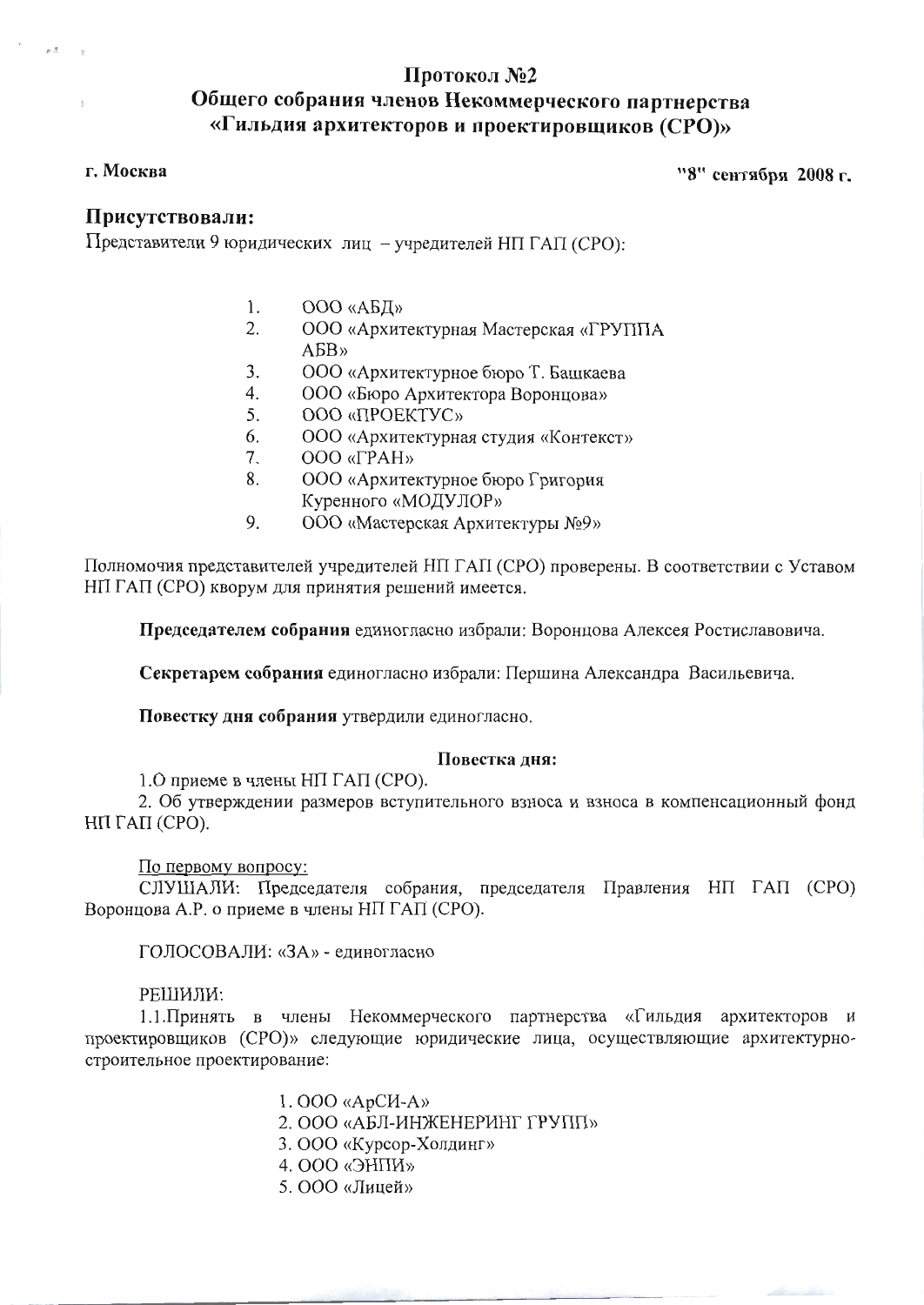6. ООО «ГК - Техстрой» 7. ООО «Реал-проект» 8. ООО «Архитекторы АБД» 9. ФГУП «Моспроект-2» им. М.В.Посохина» 10. ПК «НПЦ «Лицей А» 11. ООО» МС-проект» 12. ООО «АДМ» 13. ООО «Дарвик»

14. 3AO «AIIE TPOMOC»

15. ООО «Архитектурное бюро АБВ - проект»

16. ООО «Архитектурное бюро РАКУРС»

17. 3AO «ИНГЕОКОМ»

18. ООО «ФИНПРОЕКТ»

По второму вопросу:

СЛУШАЛИ: Генерального директора Першина А.В. об утверждении размеров вступительного взноса и взноса в компенсационный фонд НП ГАП (СРО).

ГОЛОСОВАЛИ: «ЗА» - единогласно

#### РЕШИЛИ:

2.1. Утвердить вступительный взнос в Некоммерческое партнерство «Гильдия архитекторов и проектировщиков (СРО) в размере 50 000 руб. 00 коп. с каждого члена Партнерства.

2.2. В соответствии с ст. 55.4 Федерального закона от 22 июля 2008 года «О внесении изменений в Градостроительный кодекс Российской Федерации и отдельные законодательные акты Российской Федерации», N 148-ФЗ установить взнос в компенсационный фонд Некоммерческого партнерства «Гильдия архитекторов и проектировщиков (СРО)» в размере 150 000 руб.00 коп. с каждого члена Партнерства.